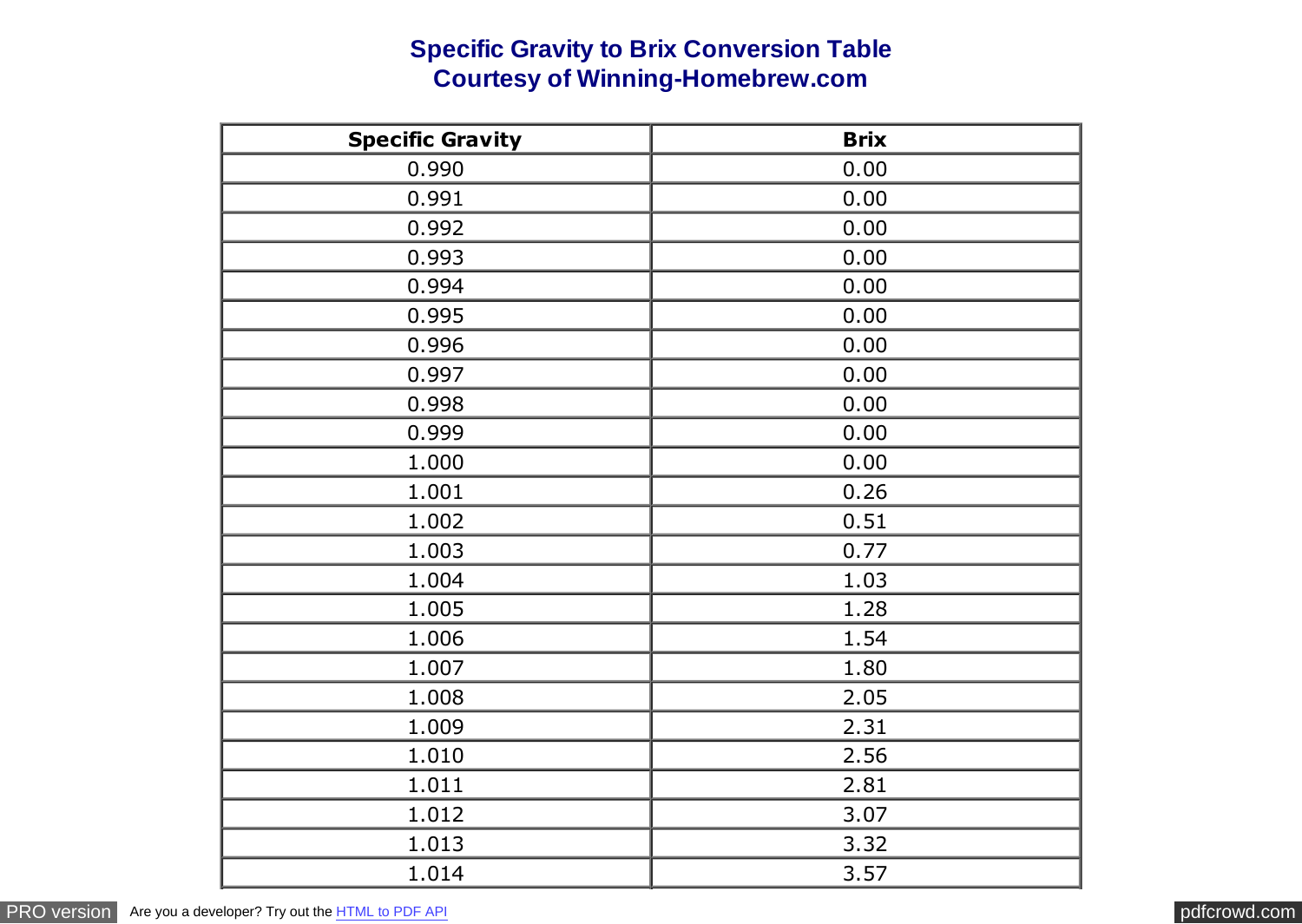| 1.015 | 3.82  |
|-------|-------|
| 1.016 | 4.08  |
| 1.017 | 4.33  |
| 1.018 | 4.58  |
| 1.019 | 4.83  |
| 1.020 | 5.08  |
| 1.021 | 5.33  |
| 1.022 | 5.57  |
| 1.023 | 5.82  |
| 1.024 | 6.07  |
| 1.025 | 6.32  |
| 1.026 | 6.57  |
| 1.027 | 6.81  |
| 1.028 | 7.06  |
| 1.029 | 7.30  |
| 1.030 | 7.55  |
| 1.031 | 7.80  |
| 1.032 | 8.04  |
| 1.033 | 8.28  |
| 1.034 | 8.53  |
| 1.035 | 8.77  |
| 1.036 | 9.01  |
| 1.037 | 9.26  |
| 1.038 | 9.50  |
| 1.039 | 9.74  |
| 1.040 | 9.98  |
| 1.041 | 10.22 |
| 1.042 | 10.46 |
| 1.043 | 10.70 |
| 1.044 | 10.94 |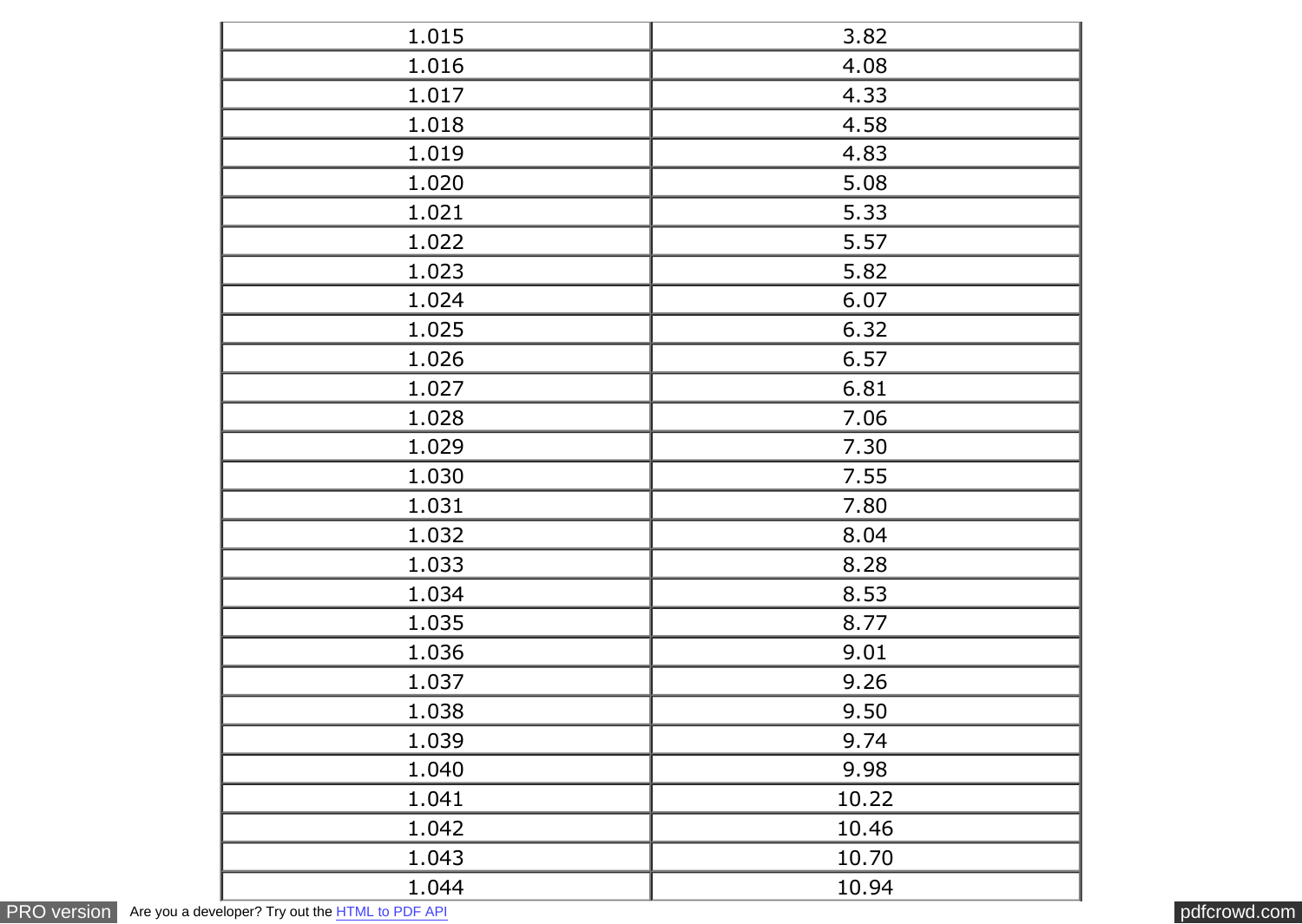| 1.045 | 11.18 |
|-------|-------|
| 1.046 | 11.42 |
| 1.047 | 11.66 |
| 1.048 | 11.90 |
| 1.049 | 12.14 |
| 1.050 | 12.37 |
| 1.051 | 12.61 |
| 1.052 | 12.85 |
| 1.053 | 13.08 |
| 1.054 | 13.32 |
| 1.055 | 13.55 |
| 1.056 | 13.79 |
| 1.057 | 14.02 |
| 1.058 | 14.26 |
| 1.059 | 14.49 |
| 1.060 | 14.72 |
| 1.061 | 14.96 |
| 1.062 | 15.19 |
| 1.063 | 15.42 |
| 1.064 | 15.65 |
| 1.065 | 15.88 |
| 1.066 | 16.11 |
| 1.067 | 16.34 |
| 1.068 | 16.57 |
| 1.069 | 16.80 |
| 1.070 | 17.03 |
| 1.071 | 17.26 |
| 1.072 | 17.49 |
| 1.073 | 17.72 |
| 1.074 | 17.95 |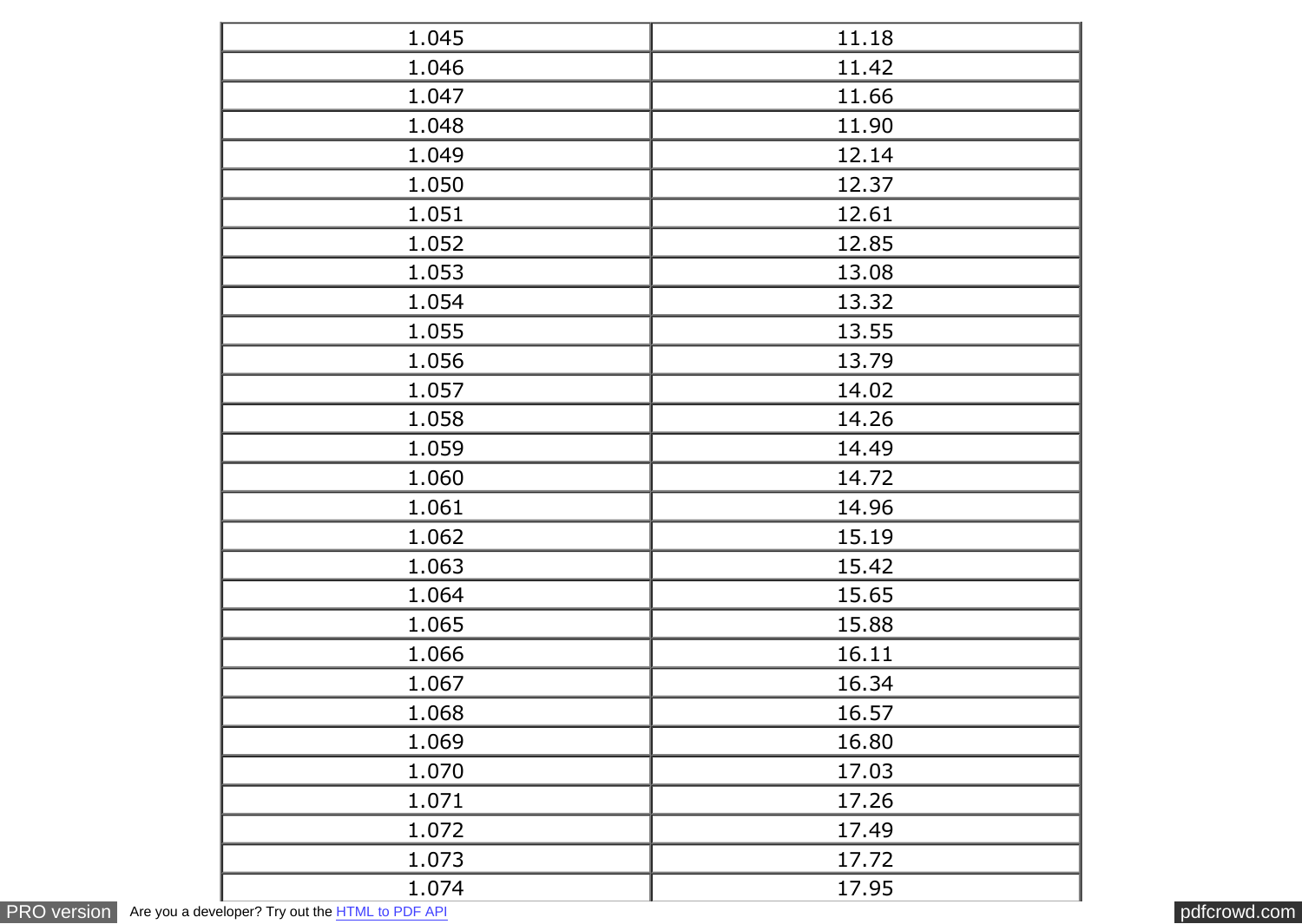| 1.075 | 18.18 |
|-------|-------|
| 1.076 | 18.40 |
| 1.077 | 18.63 |
| 1.078 | 18.86 |
| 1.079 | 19.08 |
| 1.080 | 19.31 |
| 1.081 | 19.53 |
| 1.082 | 19.76 |
| 1.083 | 19.98 |
| 1.084 | 20.21 |
| 1.085 | 20.43 |
| 1.086 | 20.65 |
| 1.087 | 20.88 |
| 1.088 | 21.10 |
| 1.089 | 21.32 |
| 1.090 | 21.54 |
| 1.091 | 21.77 |
| 1.092 | 21.99 |
| 1.093 | 22.21 |
| 1.094 | 22.43 |
| 1.095 | 22.65 |
| 1.096 | 22.87 |
| 1.097 | 23.09 |
| 1.098 | 23.31 |
| 1.099 | 23.53 |
| 1.100 | 23.75 |
| 1.101 | 23.96 |
| 1.102 | 24.18 |
| 1.103 | 24.40 |
| 1.104 | 24.62 |